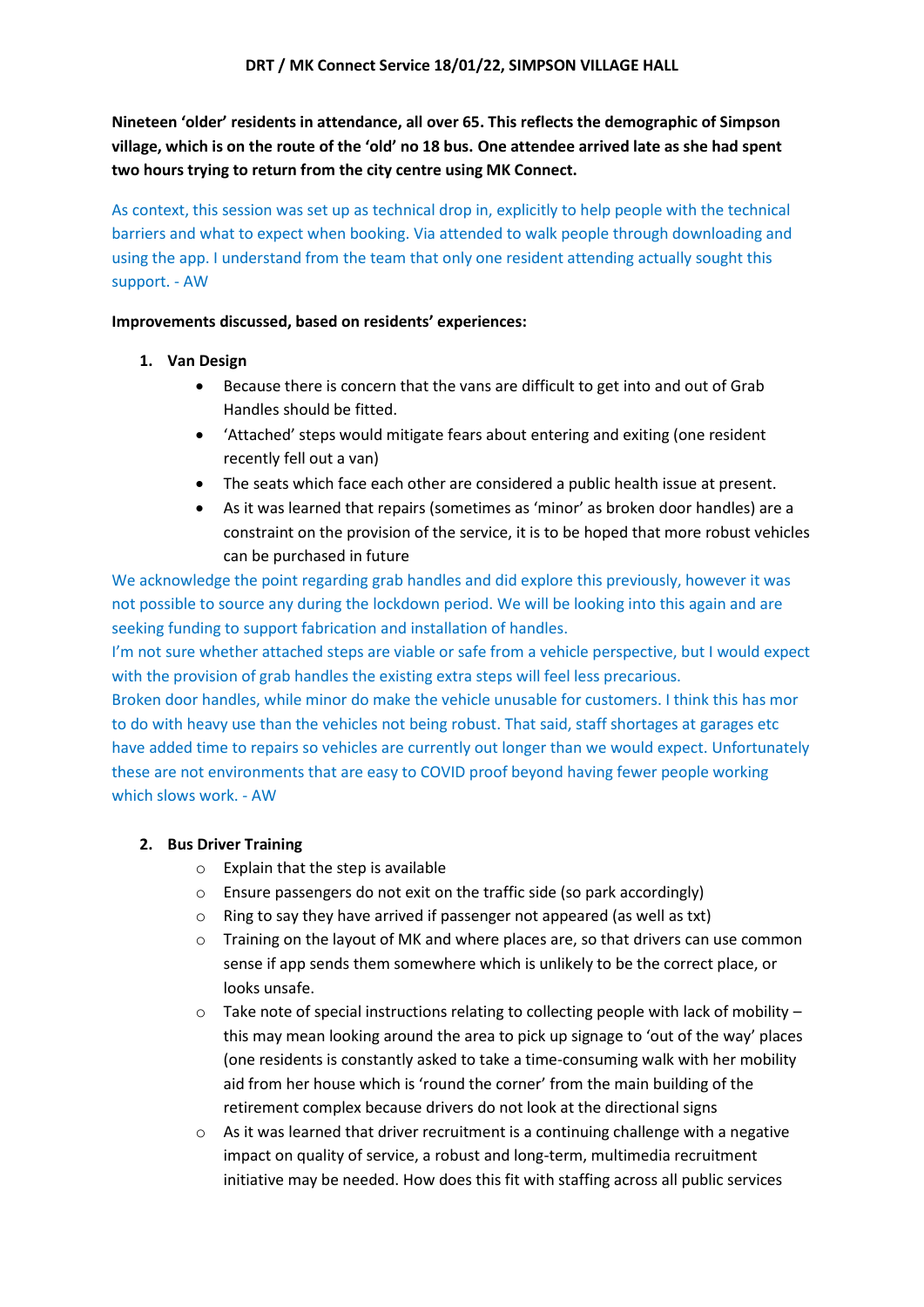#### **DRT / MK Connect Service 18/01/22, SIMPSON VILLAGE HALL**

reliant on drivers, and could a partnership approach help to overcome such challenges?

Driver training is fairly comprehensive but they are a human factor. Via's local driver manager brings drivers in for retraining where needed, so if users have specific experiences and contact us we can tackle them. I will pass these comments on to Via so they are aware of areas that may need additional focus.

Recruitment has improved greatly since the international team got involved and the Council's ability to intervene, as we are not the employer, is very limited. At the end of the day every industry reliant on drivers is feeling this pain at the moment and competing for limited resources. - AW

### **3. Pick up and Drop Off Points**

- De-commission and utilise old bus stops as a matter of urgency
- Locate 'landmark' places where there can be labelled Virtual Bus Stops (Point A, B etc) in hubs like Bletchley, CMK, train station, hospital. Mark these clearly.

We are currently exploring how best to address unused bus stops. This has to be done within the restrictions of what is legally available to us in terms of highway markings and there is nothing designed for this situation at the moment. We are looking for a viable option but it is our intention to move to these stops being used more by DRT.

The same restrictions apply around marking stops as DRT pick ups and this has been previously explored. We will revisit, but any such action will need to be balanced with the fact that marking a key location doesn't necessarily mean it's the only pick up point in that area and people need to be aware they could be directed elsewhere. This is because simply removing all other point in the surrounding area could lead to excessive walks from some other call locations which is unacceptable. - AW

# **4. App and Call Line**

- Improved communications and innovative ways, such as trainers in key communities needed to support people to become familiar with App and promote the service.
- A dedicated Help Phoneline where people can ring to get advice on using the App and the service – avoid relying totally on e-learning and support

We would be very happy to train champions in local communities in how to use the app and where to direct people for additional support.

The 252526 number provides support on accounts and the service as well as bookings. - AW

# 5. **'Soft' Issues**

Be aware that there many older residents are not confident in using the service because of its perceived general unreliability, the lack of IT knowledge and IT confidence, phone calls taking a long time to answer and in some cases experiences of very poor service in terms of the Call Centre support, punctuality of the vans and lack of driver support. For some this is having a serious impact on mental well-being (isolation, loneliness and lack of independence) as well as an impact on finances as more taxi rides are needed. Many residents who attended the meeting were angry, anxious and frustrated at what they